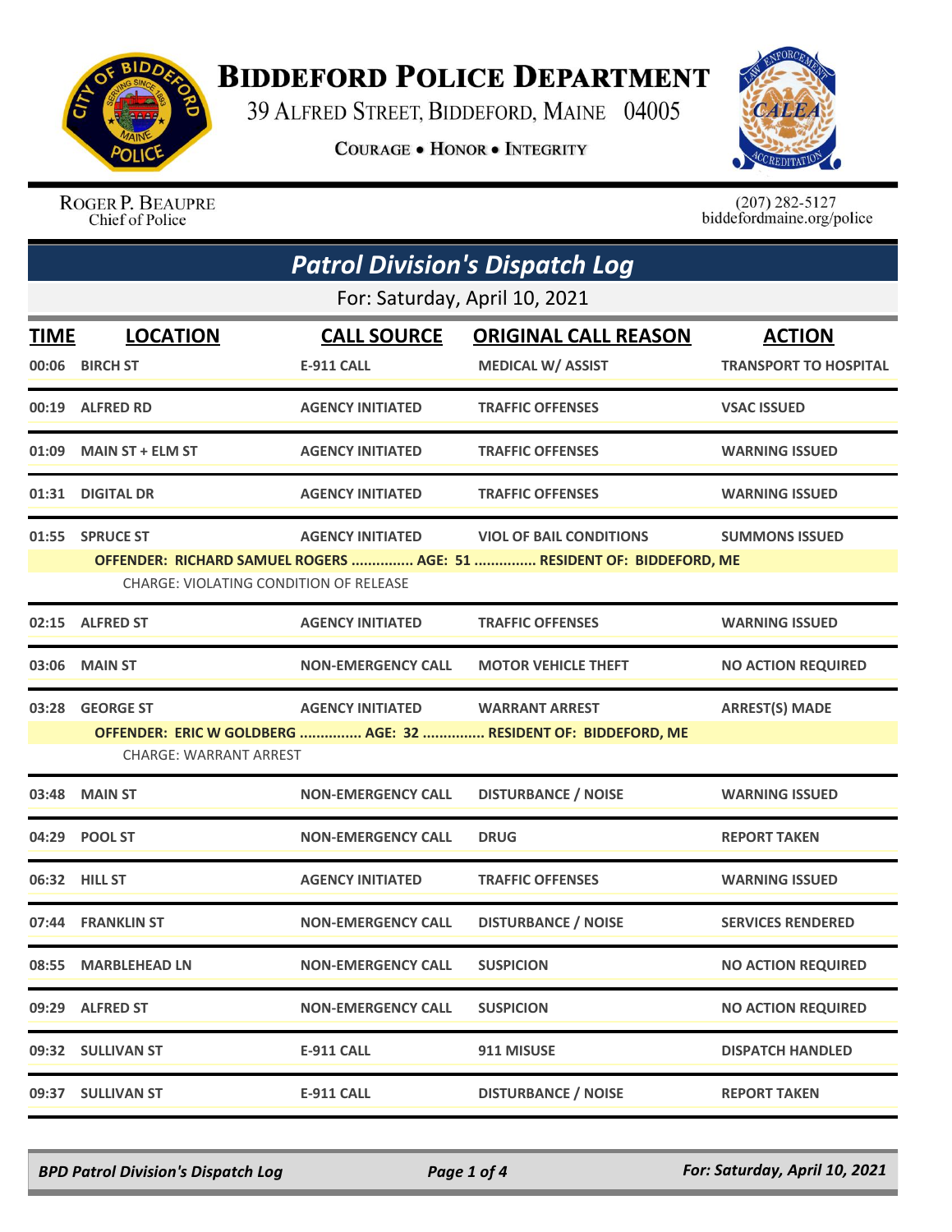| <b>TIME</b><br>09:50 | <b>LOCATION</b><br><b>BLANDINGS WAY</b>                                                                           | <b>CALL SOURCE</b><br><b>NON-EMERGENCY CALL</b> | <b>ORIGINAL CALL REASON</b><br><b>PARKING COMPLAINT</b> | <b>ACTION</b><br><b>PARKING TICKET ISSUED</b> |
|----------------------|-------------------------------------------------------------------------------------------------------------------|-------------------------------------------------|---------------------------------------------------------|-----------------------------------------------|
| 10:37                | <b>BAKERS WAY</b>                                                                                                 | <b>E-911 CALL</b>                               | 911 MISUSE                                              | <b>DISPATCH HANDLED</b>                       |
| 10:39                | <b>MT VERNON ST</b>                                                                                               | <b>NON-EMERGENCY CALL</b>                       | <b>TRESPASSING</b>                                      | <b>SERVICES RENDERED</b>                      |
| 10:41                | <b>MEDICAL CENTER DR</b>                                                                                          | <b>NON-EMERGENCY CALL</b>                       | <b>SUSPICION</b>                                        | <b>SERVICES RENDERED</b>                      |
|                      | 11:35 ALFRED ST                                                                                                   | <b>WALK-IN AT STATION</b>                       | <b>ARTICLES LOST/FOUND</b>                              | <b>SERVICES RENDERED</b>                      |
|                      | 11:55 CLEAVES ST                                                                                                  | <b>NON-EMERGENCY CALL</b>                       | <b>ARTICLES LOST/FOUND</b>                              | <b>REPORT TAKEN</b>                           |
| 12:56                | <b>MYRTLE ST</b>                                                                                                  | <b>NON-EMERGENCY CALL</b>                       | <b>ANIMAL COMPLAINT</b>                                 | <b>SERVICES RENDERED</b>                      |
|                      | <b>13:08 MAIN ST</b>                                                                                              | <b>WALK-IN AT STATION</b>                       | <b>HARASSMENT</b>                                       | <b>SERVICES RENDERED</b>                      |
|                      | 13:12 BIDDEFORD GATEWAY CTR                                                                                       | <b>E-911 CALL</b>                               | 911 MISUSE                                              | <b>DISPATCH HANDLED</b>                       |
|                      | 13:34 GUINEA RD                                                                                                   | <b>NON-EMERGENCY CALL</b>                       | <b>CIVIL COMPLAINT</b>                                  | <b>SERVICES RENDERED</b>                      |
|                      | 13:49 MAIN ST                                                                                                     | <b>E-911 CALL</b>                               | <b>JUVENILE OFFENSES</b>                                | <b>REPORT TAKEN</b>                           |
|                      | <b>14:08 FORTUNES ROCKS RD</b>                                                                                    | <b>AGENCY INITIATED</b>                         | <b>ANIMAL COMPLAINT</b>                                 | <b>SERVICES RENDERED</b>                      |
| 14:16                | <b>PIKE ST</b>                                                                                                    | <b>NON-EMERGENCY CALL</b>                       | <b>SUSPICION</b>                                        | <b>SERVICES RENDERED</b>                      |
|                      | 14:37 WEST ST                                                                                                     | <b>E-911 CALL</b>                               | <b>SUSPICION</b>                                        | <b>NO ACTION REQUIRED</b>                     |
|                      | 14:45 POOL ST                                                                                                     | <b>E-911 CALL</b>                               | 911 MISUSE                                              | <b>NO ACTION REQUIRED</b>                     |
|                      | 14:53 ELM ST + ALFRED ST                                                                                          | <b>NON-EMERGENCY CALL</b>                       | <b>ARTICLES LOST/FOUND</b>                              | <b>REPORT TAKEN</b>                           |
|                      | 14:54 BACON ST                                                                                                    | <b>AGENCY INITIATED</b>                         | <b>SEX OFFENDER COMPLIANCE CHK</b>                      | <b>NEGATIVE CONTACT</b>                       |
|                      | 14:59 GRAHAM ST                                                                                                   | <b>AGENCY INITIATED</b>                         | <b>SEX OFFENDER REGISTRATION</b>                        | <b>NEGATIVE CONTACT</b>                       |
| 15:04                | <b>PROSPECT ST</b>                                                                                                | <b>AGENCY INITIATED</b>                         | <b>SEX OFFENDER REGISTRATION</b>                        | <b>NEGATIVE CONTACT</b>                       |
|                      | 15:10 PROSPECT ST                                                                                                 | <b>AGENCY INITIATED</b>                         | <b>SEX OFFENDER REGISTRATION</b>                        | <b>NEGATIVE CONTACT</b>                       |
|                      | <b>15:20 KING ST</b>                                                                                              | <b>AGENCY INITIATED</b>                         | <b>SEX OFFENDER REGISTRATION</b>                        | <b>NO VIOLATION</b>                           |
|                      | 15:31 ELM ST<br>OFFENDER: JUSTIN W VINCENT  AGE: 40  RESIDENT OF: SACO, ME<br>CHARGE: FAILURE TO REGISTER VEHICLE | <b>AGENCY INITIATED</b>                         | <b>TRAFFIC OFFENSES</b>                                 | <b>SUMMONS ISSUED</b>                         |
|                      | 15:40 SOUTH ST                                                                                                    | <b>AGENCY INITIATED</b>                         | <b>TRAFFIC OFFENSES</b>                                 | <b>WARNING ISSUED</b>                         |
|                      | 15:51 ALFRED ST + BARRA RD                                                                                        | <b>AGENCY INITIATED</b>                         | <b>TRAFFIC OFFENSES</b>                                 | <b>WARNING ISSUED</b>                         |

*BPD Patrol Division's Dispatch Log Page 2 of 4 For: Saturday, April 10, 2021*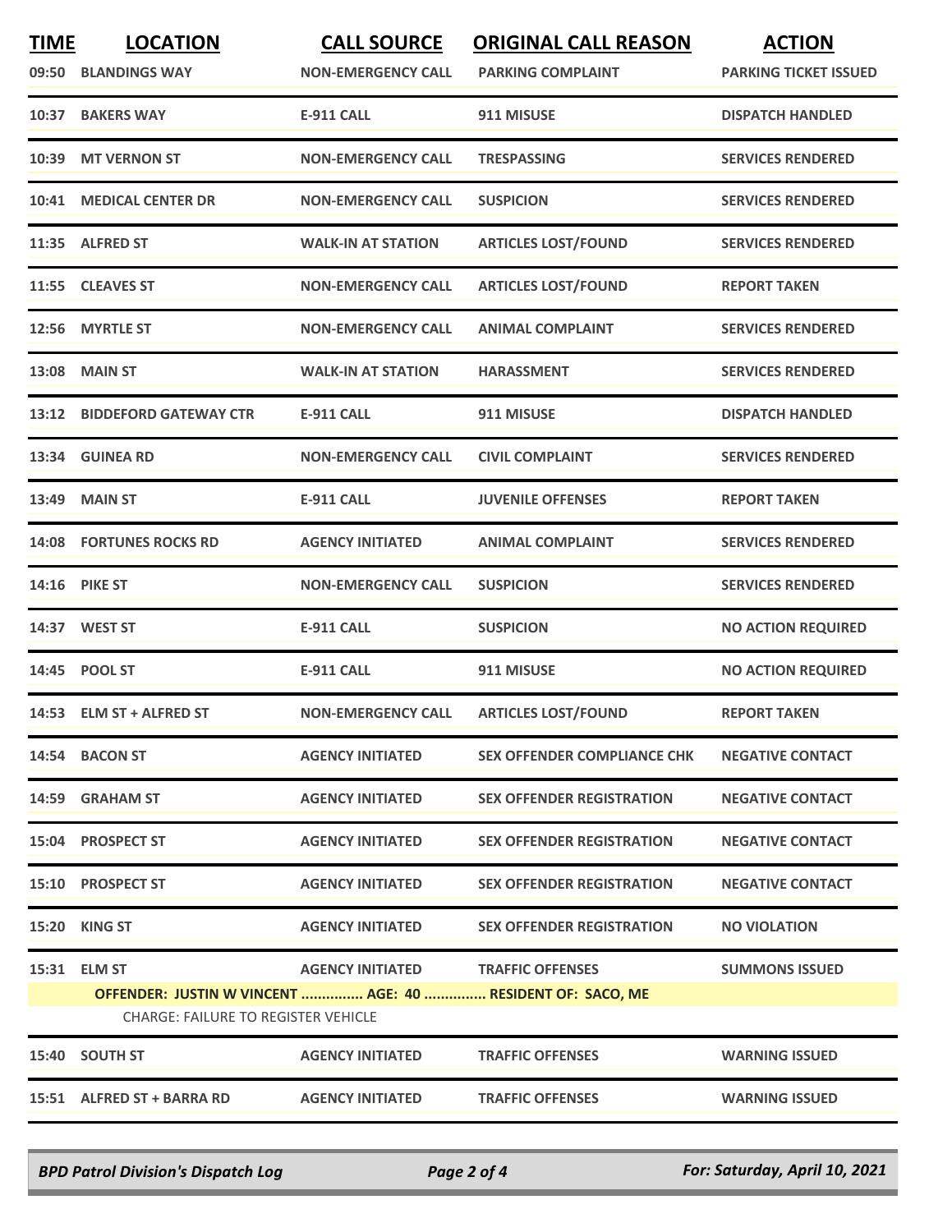| <b>TIME</b> | <b>LOCATION</b><br>16:00 WEST ST                                           | <b>CALL SOURCE</b><br><b>E-911 CALL</b> | <b>ORIGINAL CALL REASON</b><br><b>DISTURBANCE / NOISE</b>                                            | <b>ACTION</b><br><b>REPORT TAKEN</b> |
|-------------|----------------------------------------------------------------------------|-----------------------------------------|------------------------------------------------------------------------------------------------------|--------------------------------------|
|             | 16:04 HILLS BEACH RD                                                       | <b>NON-EMERGENCY CALL</b>               | <b>FIRE DRILLS</b>                                                                                   | <b>SERVICES RENDERED</b>             |
|             | 16:06 WEST ST                                                              | <b>AGENCY INITIATED</b>                 | <b>TRAFFIC OFFENSES</b>                                                                              | <b>WARNING ISSUED</b>                |
|             | 16:15 ALFRED ST                                                            | <b>AGENCY INITIATED</b>                 | <b>TRAFFIC OFFENSES</b>                                                                              | <b>WARNING ISSUED</b>                |
|             | 16:15 MT VERNON ST                                                         | <b>NON-EMERGENCY CALL</b>               | <b>DISTURBANCE / NOISE</b>                                                                           | <b>SERVICES RENDERED</b>             |
| 16:40       | <b>BARRA RD</b>                                                            | <b>NON-EMERGENCY CALL</b>               | <b>TRESPASSING</b>                                                                                   | <b>NO ACTION REQUIRED</b>            |
|             | 16:50 SPRUCE ST                                                            | <b>E-911 CALL</b>                       | <b>CHECK WELFARE</b>                                                                                 | <b>SERVICES RENDERED</b>             |
|             | 17:13 HILLS BEACH RD                                                       | <b>NON-EMERGENCY CALL</b>               | <b>ILLEGAL BURN</b>                                                                                  | <b>SERVICES RENDERED</b>             |
|             | 17:19 MAIN ST + EMERY ST                                                   | <b>E-911 CALL</b>                       | 911 MISUSE                                                                                           | <b>SERVICES RENDERED</b>             |
|             | 17:19 WASHINGTON ST                                                        | <b>NON-EMERGENCY CALL</b>               | <b>THEFT</b>                                                                                         | <b>SERVICES RENDERED</b>             |
|             | 17:21 PEARL ST                                                             | <b>E-911 CALL</b>                       | 911 MISUSE                                                                                           | <b>DISPATCH HANDLED</b>              |
|             | 18:19 PRECOURT ST + MORIN ST                                               | <b>AGENCY INITIATED</b>                 | <b>TRAFFIC OFFENSES</b>                                                                              | <b>WARNING ISSUED</b>                |
| 18:25       | <b>GRAHAM ST</b>                                                           | <b>NON-EMERGENCY CALL</b>               | <b>ROAD HAZARD</b>                                                                                   | <b>NO ACTION REQUIRED</b>            |
| 18:37       | <b>GRAHAM ST + BIRCH ST</b>                                                | <b>AGENCY INITIATED</b>                 | <b>TRAFFIC OFFENSES</b>                                                                              | <b>WARNING ISSUED</b>                |
|             | 18:42 PIERSONS LN                                                          | <b>NON-EMERGENCY CALL</b>               | <b>SUSPICION</b>                                                                                     | <b>NO ACTION REQUIRED</b>            |
|             | 19:44 ELM ST                                                               | <b>AGENCY INITIATED</b>                 | <b>TRAFFIC OFFENSES</b>                                                                              | <b>WARNING ISSUED</b>                |
|             | 20:00 ELM ST + HOOPER ST                                                   | <b>AGENCY INITIATED</b>                 | <b>TRAFFIC OFFENSES</b>                                                                              | <b>WARNING ISSUED</b>                |
|             | <b>20:14 MAIN ST</b>                                                       | <b>E-911 CALL</b>                       | 911 MISUSE                                                                                           | <b>NEGATIVE CONTACT</b>              |
| 20:18       | <b>HILL ST + POOL ST</b><br><b>CHARGE: OPERATE VEHICLE WITHOUT LICENSE</b> | <b>E-911 CALL</b>                       | <b>VEHICLE CRASH - FIRE / EMS</b><br>OFFENDER: AVORY JEAN HAWKS  AGE: 21  RESIDENT OF: BIDDEFORD, ME | <b>SUMMONS ISSUED</b>                |
|             | 20:32 ELM ST                                                               | NON-EMERGENCY CALL WARRANT ARREST       |                                                                                                      | <b>ARREST(S) MADE</b>                |
|             | CHARGE: WARRANT ARREST                                                     |                                         | OFFENDER: KRISTIN LYNN WADDELL  AGE: 35  RESIDENT OF: LYMAN, ME                                      |                                      |
|             | 20:37 OLD POOL RD                                                          | <b>E-911 CALL</b>                       | 911 MISUSE                                                                                           | <b>DISPATCH HANDLED</b>              |
|             | 21:02 POOL ST                                                              | <b>E-911 CALL</b>                       | <b>FIREWORKS COMPLAINT</b>                                                                           | <b>SERVICES RENDERED</b>             |
|             | 21:05 SULLIVAN ST                                                          | <b>NON-EMERGENCY CALL</b>               | <b>DISTURBANCE / NOISE</b>                                                                           | <b>UNFOUNDED</b>                     |

*BPD Patrol Division's Dispatch Log Page 3 of 4 For: Saturday, April 10, 2021*